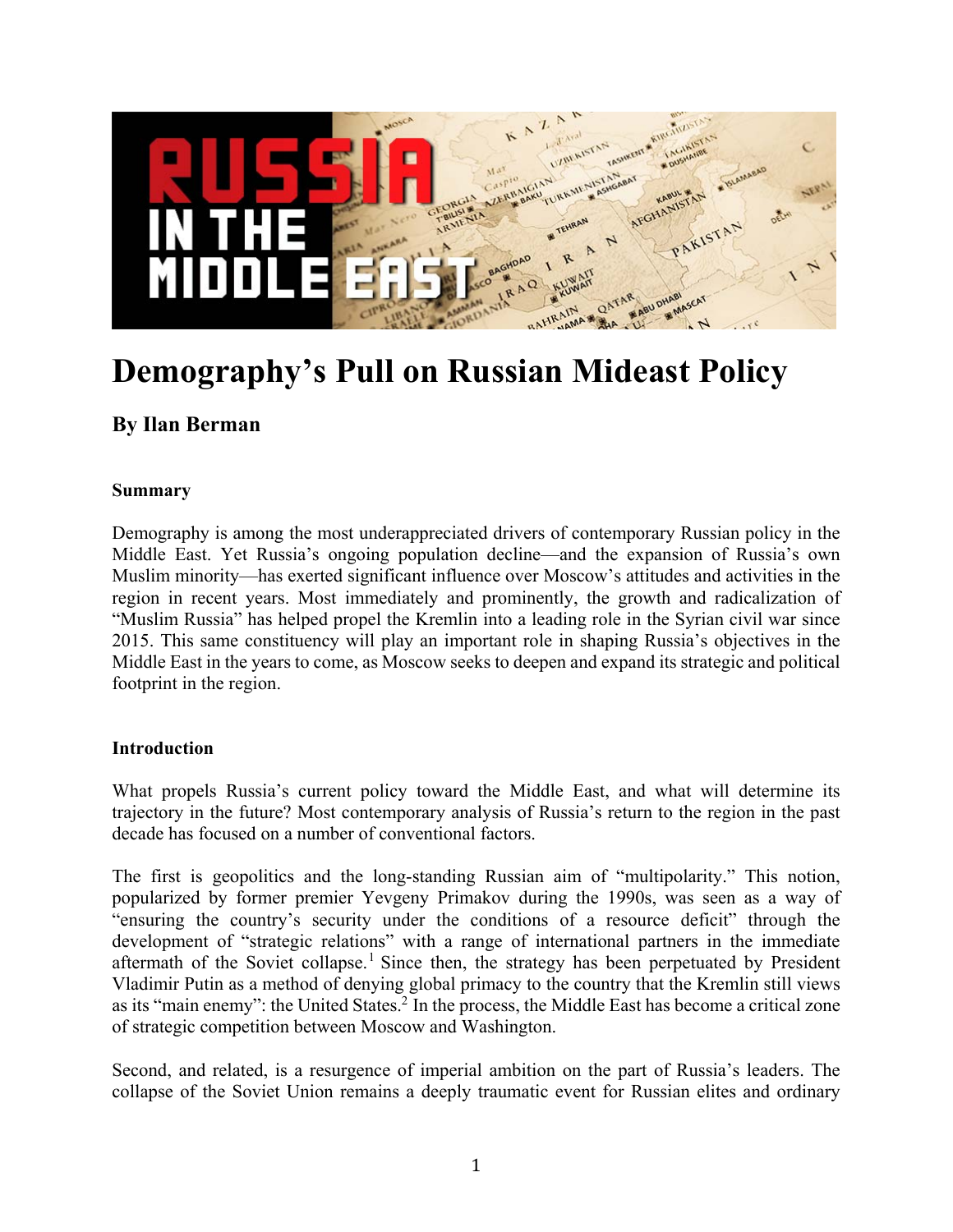Russians alike, all of whom had grown accustomed to their country's superpower status. Not surprisingly, a broad political consensus persists within the country regarding the reestablishment of national greatness and the reclamation of former holdings. This sentiment, which former Russian finance minister Alexei Kudrin has described as an "imperial syndrome,"<sup>3</sup> has shaped Moscow's covetous attitude toward the countries of its "Near Abroad" and steadily driven it back into the Middle East.

In these efforts, Russia has been greatly aided by the retraction of US power and strategic influence. During its time in office, the Barack Obama administration made a concerted decision to reduce Washington's strategic footprint and influence in the region. This "right-sizing" of US Mideast policy<sup>4</sup> was driven by a range of considerations, not least a desire to disengage from a problematic region in favor of the comparatively more stable (at least at the time) Asian theater. But its practical result was to create empty political space that external powers such as Russia were quick to exploit.

Commercial opportunities have attracted Russia to the region as well. Historically, the Middle East and North Africa have cumulatively served as a key arms market for the Kremlin. But, as Anna Borshchevskaya of the Washington Institute for Near East Policy has documented, US disengagement during the Obama era allowed Moscow to recapture a growing share of the regional arms trade, with annual sales rising from \$9 billion in 2009 to \$21.4 billion in 2016.<sup>5</sup> So the situation has remained. Russia has recently concluded major new contracts with regional states such as Saudi Arabia, Bahrain, Egypt, and Morocco—ensuring that the greater Middle East will remain an area of intense commercial focus for the Kremlin for the foreseeable future.<sup>6</sup>

However, there is yet another, purely domestic driver that has propelled Russia back into the Middle East: the country's burgeoning Muslim population. While largely overlooked as a factor in the Kremlin's strategic calculus, the changing size and nature of this constituency has played a significant role in shaping official Russian attitudes regarding policy toward, and engagement with, the countries of the region.

## **The Rise of Muslim Russia**

The growing importance of Russia's Muslims to the Kremlin's dealings with the Middle East finds its roots in the country's ongoing—and extensive—demographic decline.

At their core, Russia's population problems are neither new nor unexpected. For decades, the Soviet Union (and subsequently Russia) grappled with deeply negative demography. In stark contrast to the positive official predictions of Soviet authorities throughout the decades of the Cold War,<sup>7</sup> a significant demographic downturn was already apparent in the USSR by the 1960s. By the following decade, total fertility had dropped to below two children per woman in almost all of the Soviet Union's European republics.<sup>8</sup> With the Soviet collapse, the USSR's successor state, the Russian Federation, entered a protracted period of demographic decline driven by a range of societal factors, from poor health standards to rampant drug addiction to extensive abortion practices.<sup>9</sup>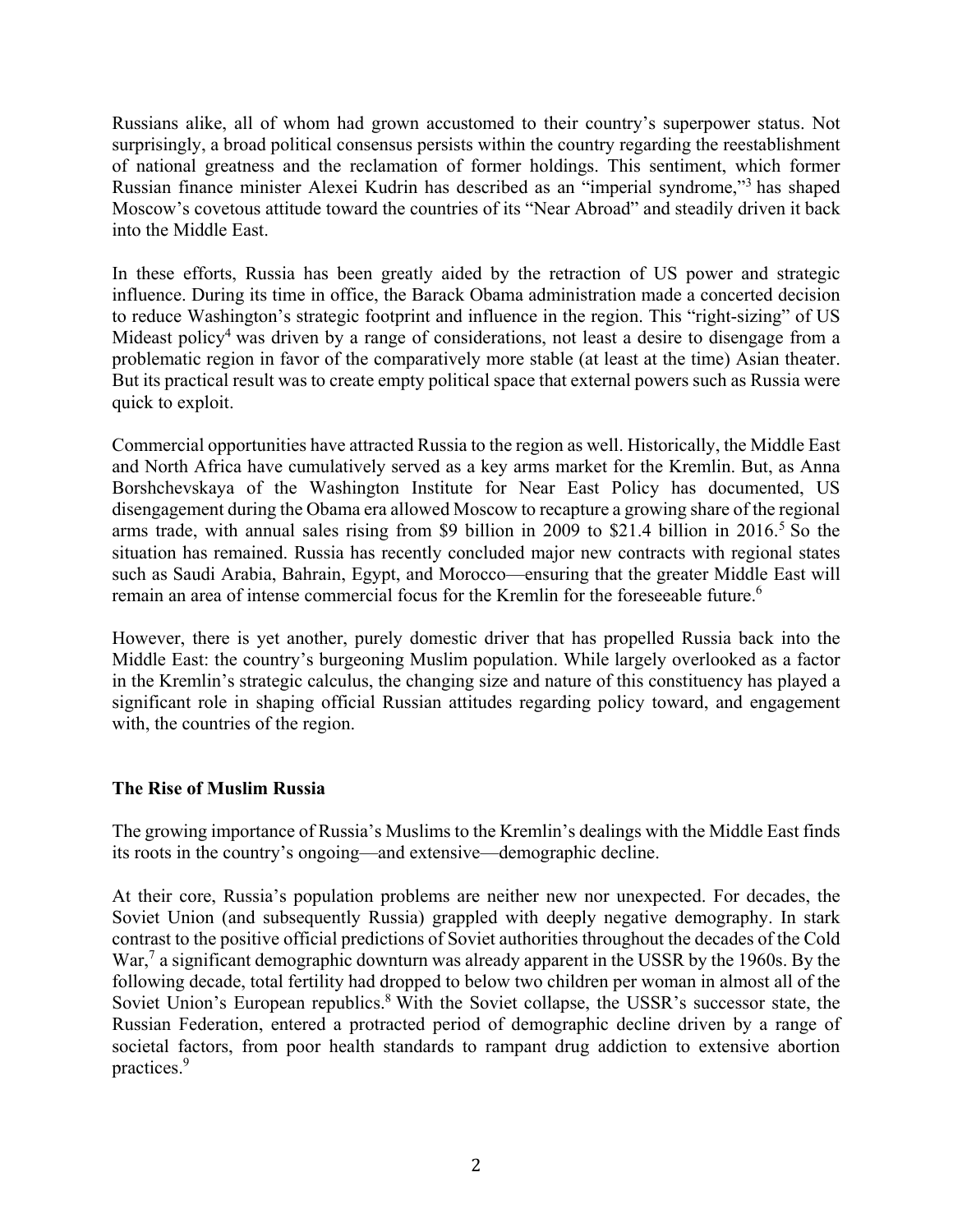This situation remains largely unchanged today. The last official Russian census, taken in 2010, tallied the national population at 142.9 million.<sup>10</sup> That figure represented an overall decline of nearly 3 percent over the preceding decade.<sup>11</sup> Since then, Russia's population has expanded slightly; the annexation, in 2014, of the Crimean Peninsula as a result of Russia's ongoing conflict with Ukraine added two million new citizens, most of them Slavs, to the population rolls. This modest growth, however, is artificial in nature, insofar as it does not reflect a meaningful alteration of Russia's overall trajectory of population decline. As official figures released in May 2017 by the country's state statistics agency, ROSSTAT, reflect, Russia's demographic downturn (temporarily ameliorated by a range of social programs), has returned with a vengeance, with the country experiencing nearly 70,000 fewer births during the first four months of 2017 than it did a year earlier.<sup>12</sup> Thus, despite the triumphalist narrative propounded by the Kremlin (which argues that strong leadership and shrewd investments have allowed Russia to decisively turn a demographic corner), it is clear that the decline of Russia's population is actually accelerating.<sup>13</sup>

The most recent official data confirms this conclusion. Statistics issued by ROSSTAT in January 2018 indicate that Russia experienced a drop of more than 10 percent in births between 2016 and 2017, bringing the national birth rate down to its lowest point in a decade.<sup>14</sup> Moreover, experts expect this decline to stretch into the foreseeable future, as the number of women of child-bearing age in Russia continues to dwindle.<sup>15</sup>

Russia's population downturn is not taking place in uniform fashion, however. While the country's demographic base is constricting as a whole, certain segments of the population are faring considerably better than others, with Russia's Muslims prominent among them. Indeed, a key feature of Russia's demographic transition is what could be termed "the rise of Muslim Russia."

According to Russia's 2002 census, while the country's overall population declined by nearly four percent between 1989 and 2002, the number of Russian Muslims grew by 20 percent.<sup>16</sup> This imbalance still exists. Today, although Russia's Muslims remain a distinct minority (less than 15 percent of the country's overall population in the wake of the annexation of Crimea), differences in communal behavior—including fewer divorces, less alcoholism and a greater rate of reproduction—have given them a more robust long-term demographic profile than their ethnic Russian counterparts. As the United Nations has noted, the fertility of Russia's Muslims, at 2.3, is significantly higher than the overall Russian national fertility rate of 1.7.<sup>17</sup> Other estimates peg the reproductive rate of Russia's Muslims higher still.<sup>18</sup>

The effects of this disparity are both cumulative and far-reaching. While estimates of the projected growth of Russia's Muslim minority vary,<sup>19</sup> it is clear that this expanding constituency has begun to impact both Russian domestic politics and the country's foreign policy priorities.

#### **Russia's Muslims on the March**

The growing size and prominence of Russia's Muslim population is significant in and of itself. But it is all the more so given its fraught relationship with what is perceived to be an increasingly distant and unaccountable federal state under Vladimir Putin.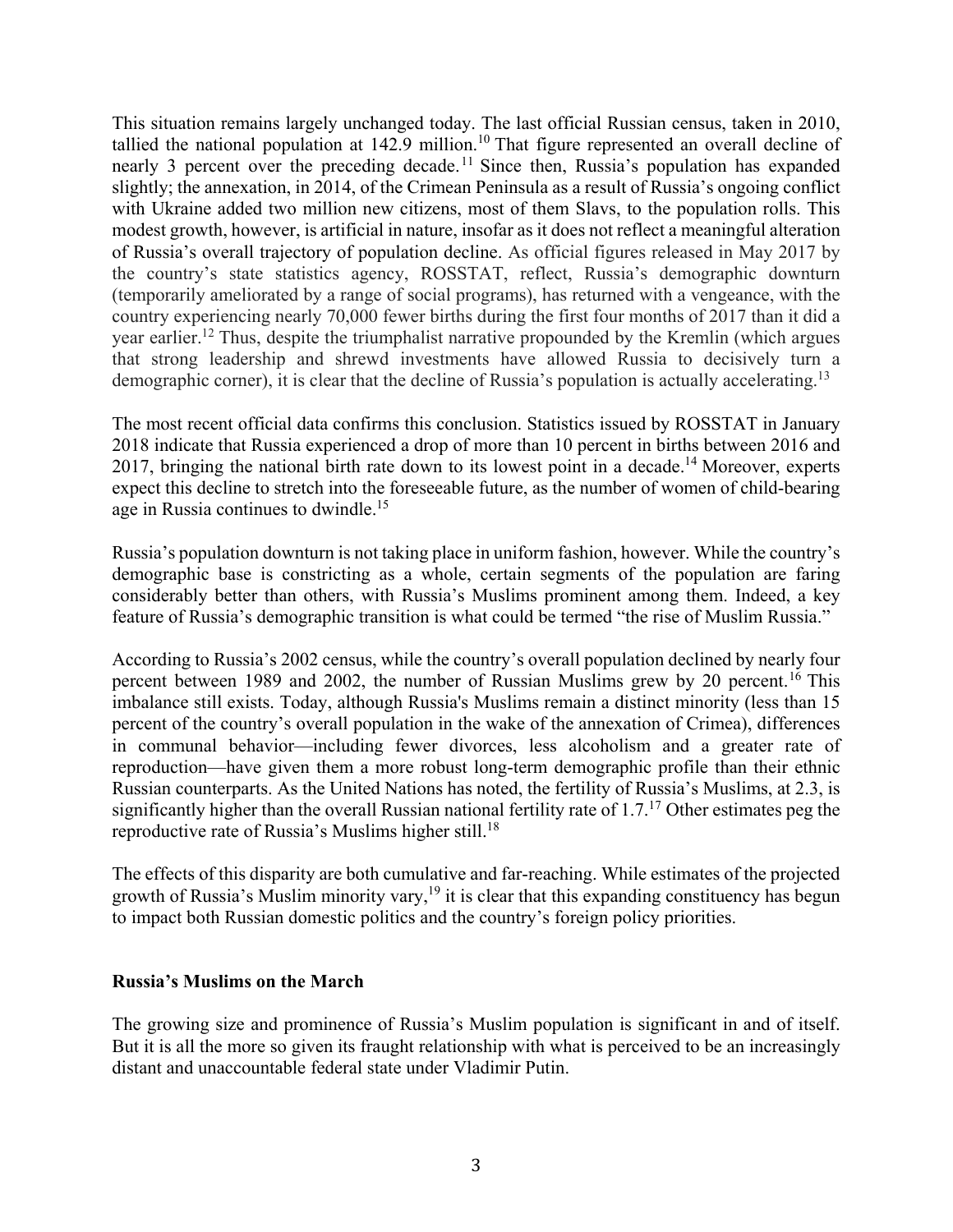Since taking power in 1999, Russia's president has steadily incubated nationalist sentiment throughout the country via a variety of organizations (among them *Nashi* and the Young Guard), and simultaneously sought to harness nationalist ideas for his own ends.<sup>20</sup> The resulting rise of xenophobia and race-related violence within Russia has made Muslims, both native-born and labor migrants from Central Asia, a primary target of aggression. Simultaneously, Putin's government has fundamentally altered the relationship between Russia's regions and the "federal center," robbing the country's federal subjects of their historic autonomy and making them increasingly subservient to the Kremlin's "power vertical." The cumulative effect of these dynamics has been to exclude Russia's Muslims from contemporary Russian politics and society—and to leave them vulnerable to the lure of alternative ideologies.

Islamist groups have been notable beneficiaries of this trend.21 Indeed, since the Kremlin's formal intervention in the Syrian civil war in September 2015 there has been a marked uptick in Islamist activity within the Russian Federation. This has included a transformation of a significant portion of the country's most prominent *jihadist* organization, the Caucasus Emirate, into a formal affiliate of the Islamic State, as well as an extensive mobilization and migration of Islamist cadres to the Middle East.<sup>22</sup> The Soufan Group, a leading Washington, DC, counterterrorism consultancy, has documented that Russia now represents the single largest contributor of foreign fighters to the *jihad* in Syria.<sup>23</sup> In fact, while the number of Islamic extremists who have joined the Islamic State originating from countries such as Saudi Arabia and Tunisia has declined appreciably since 2015, those from Russia has risen. In all, nearly 3,500 Russian nationals are believed to have joined the Islamic State to date—an increase of 40 percent from the 2,400 Russian nationals that were estimated to have affiliated with the group as of  $2015<sup>24</sup>$  Cumulatively, extremists from Russia and the countries of Central Asia now account for nearly 10 percent of the roughly 40,000 radicals estimated to have joined the "caliphate."<sup>25</sup> In turn, Russian was estimated to be the third most frequently spoken language among fighters of the Islamic State until its collapse in late 2017.26

For its part, the Kremlin has sought to manage this dynamic in a variety of ways. Russia's various security services have facilitated the departure of terrorists from within the Russian Federation, essentially seeking to "externalize" the country's *jihadist* problem.27 Simultaneously, the Kremlin has passed new and increasingly draconian counter-terrorism measures designed to constrict the domestic room available for political maneuver to Russia's Islamists—and to nudge them toward going abroad. Prominent among these has been the "Yarovaya Packet," a series of laws passed in 2016 which, among other things, expand the definition of "extremism" and allow the criminalization of a highly subjective range of acts, as well as expanding official oversight over the Internet domain.28 In 2016, Russia also created a new super-security service known as the National Guard, ostensibly to help the Kremlin better fight terrorism and organized crime.<sup>29</sup> Finally, the Kremlin has launched an expansive—and open-ended—version of its own "war on terror" abroad. Most concretely, this has been manifested in Russia's ongoing military campaign in Syria, which is intended—at least in part—to target Russian-origin *jihadists* and neutralize them before they have a chance to return home.

#### **The Shape of Russia's Mideast Strategy**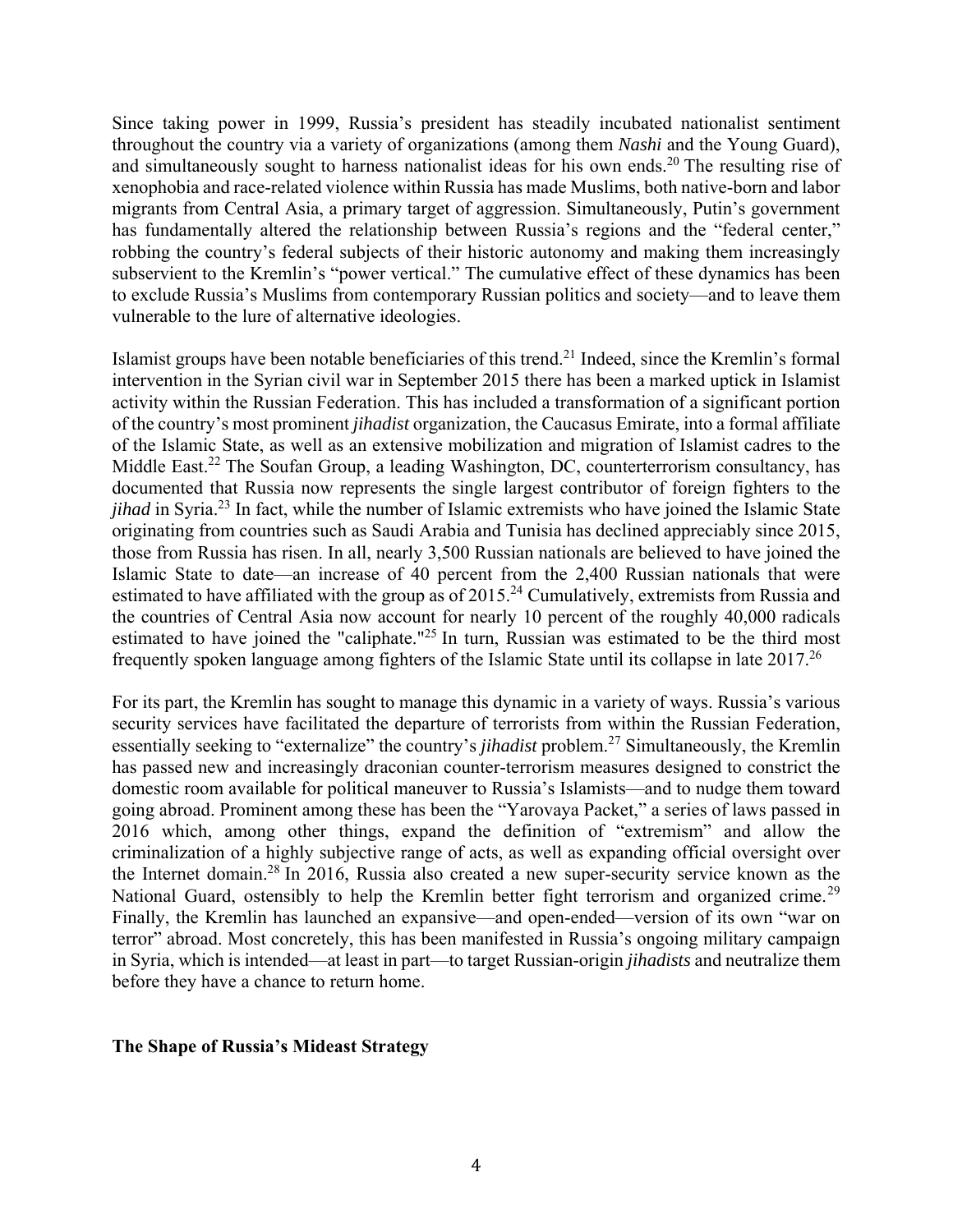The rise and radicalization of Russia's Muslim minority has played a significant (if often overlooked) role in shaping the Kremlin's strategic thinking about its current and future priorities in the Middle East. Today, that influence can be seen in at least three distinct initiatives.

## *A Persistent Presence in Syria*

In early December 2017, Russian Chief of Staff General Valery Gerasimov formally announced that "[a]ll armed IS [Islamic State] groups on Syrian territory have been destroyed, and the territory itself has been liberated."30 During his subsequent surprise visit to Syria, President Vladimir Putin himself said much the same thing, announcing that—as a result of these successes—Russia was beginning the withdrawal of a "significant part" of its Syrian contingent.<sup>31</sup>

Despite these pronouncements, however, Russia does not appear to be eyeing an exit from the Syrian theater any time in the foreseeable future. To the contrary, the Kremlin has mapped out plans for a long-term military presence in the country. These include an open-ended naval basing arrangement concluded with the Syrian regime in mid-2017, $32$  as well as upgrades—underway as of this writing—to that facility and to the new airbase at Khmeimim, north of Damascus, that will make both installations capable of hosting expanded numbers of Russian forces and materiel.<sup>33</sup> Simultaneously, the Kremlin has begun a significant reconfiguration of the nature of its deployed forces in Syria to better achieve its strategic objectives.<sup>34</sup> These include not only strengthening the Syrian regime and maintaining military freedom of action in the Levant, but also maintaining a forward presence that allows the Kremlin to carry out anti-terrorist operations at a distance.

## *New Fronts for Strategic Operations*

Over the past year, the US-led Global Coalition to Defeat ISIS has made major strategic gains against the Islamic State terrorist group. At the height of its power, in late 2014 and early 2015, the territory of the Islamic State covered 81,000 square miles—a geographical expanse roughly equivalent to the size of the United Kingdom<sup>35</sup>—and held sway over some eight million civilians, a population on par with that of Switzerland.<sup>36</sup> It likewise generated annual revenue of nearly \$2 billion, making it the best-funded terrorist group in recorded history.<sup>37</sup>

Today, however, the Islamic State had contracted considerably, both in terms of territory and resources. As a result of coordinated military action by the Coalition, as of late 2017 the group had lost nearly 90 percent of the territory it once held and some 6.5 million people had been liberated from its control.38 But as IS has declined in its "core" caliphate of Iraq and Syria, the organization has begun to migrate to other strategic theaters. In particular, the group has come to view Libya, in the throes of a protracted civil war since the 2011 death of former leader Muammar Qaddafi, as an important "second front" where it can regroup and from which it can continue to stage regional and international attacks.39 And, like they were in Syria/Iraq, Russian Islamists can be expected to be actively represented in this new IS theater of operations.

The Kremlin, for its part, has mapped out plans to follow these radicals as they disperse from the Syrian theater. Thus, in December 2017, the Russian government made clear that it plans to become more involved in the conflict in Libya, where it is "prepared to work with all parties" in order to stabilize the political and security situation in the country.40 Moscow has also initiated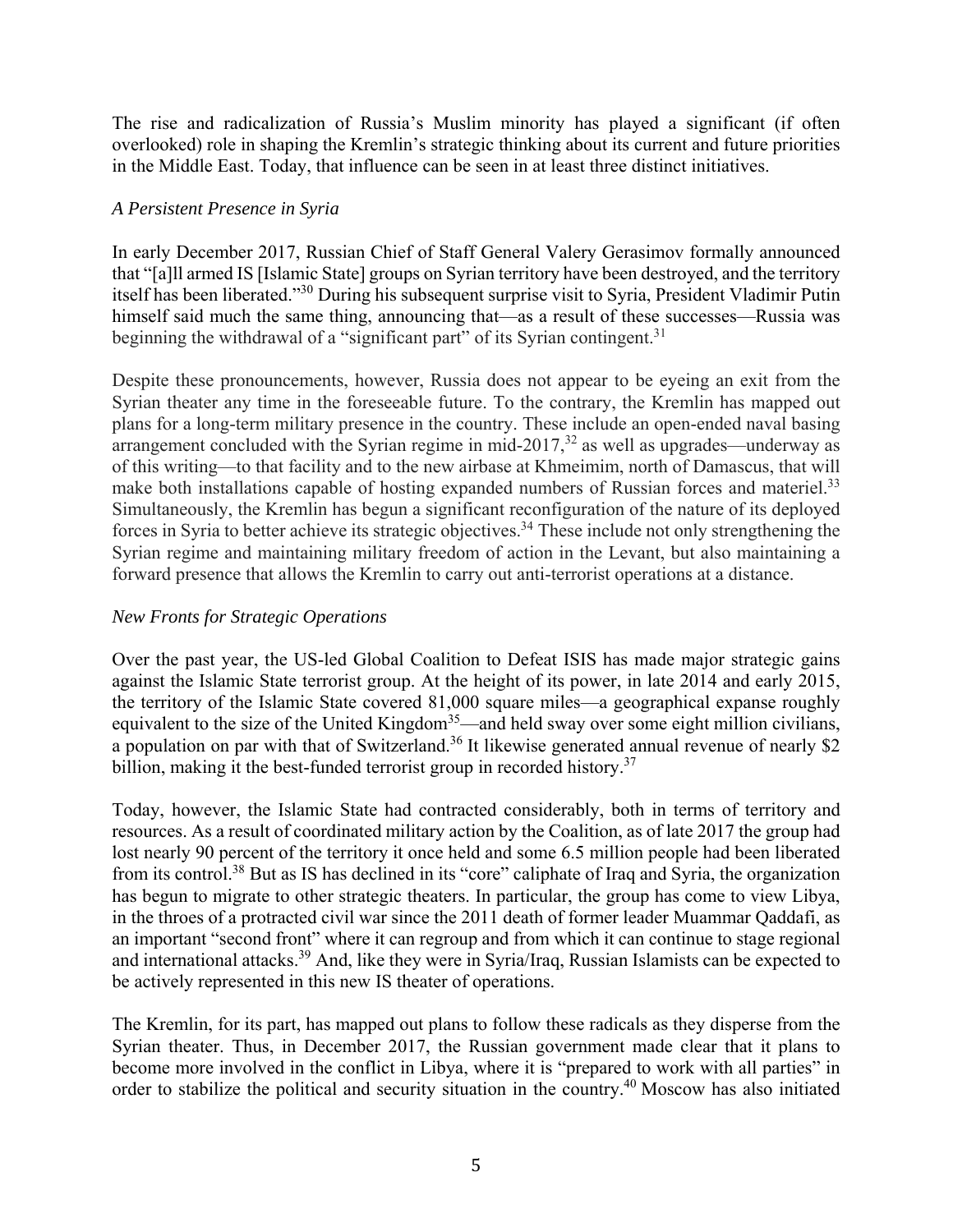discussions with a number of other existing and potential regional partners (including Algeria, Tunisia and Morocco) about the possibility of an expanded strategic presence in those places.<sup>41</sup> This activism is driven, at least in part, by the same dynamic of proactive counter-terrorism that propelled Russia into Syria—and which is likely to lead the Kremlin to further expand its political presence and military activities in North Africa in the future.

#### *Engaging the Sunni World*

For years, Russia has pursued what could be termed an "accidentally Shia" policy in the Middle East. Although the overwhelming majority of its Muslim population is Sunni, Russia's principal strategic partners in the region have long been Shia: the Islamic Republic of Iran and the regime of Bashar al-Assad in Syria. This feature of Russia's regional policy, long a matter of resentment for regional states and among Russia's own Muslims, made the Kremlin the focal point for considerable Sunni anger following its entry into the Syrian civil war in the fall of 2015. In October of that year, dozens of Saudi clerics issued a public letter urging Sunni militants to travel to Syria to join the fight against the "Crusader/Shiite alliance" of Russia and Iran.<sup>42</sup> More directly, the Russian government's intervention into the Syrian civil war has made the country itself the target of various extremist groups. Jabhat al-Nusra (since renamed Jabhat Fateh al-Sham), al-Qaeda's Syrian affiliate, called for terrorist attacks within Russia as a retaliatory measure following Russia's involvement in the Syrian conflict.<sup>43</sup> So, too, did the Islamic State, which released a video through its various social media feeds that warned "[w]e will take through battle the lands of yours we wish," and predicted that "[the] Kremlin will be ours."<sup>44</sup>

None of this, however, means that Russia is prepared to abandon its strategic partnership with Iran. To the contrary, the ties between Moscow and Tehran appear more robust than ever.<sup>45</sup> Strategically, Iran has come to be seen in Moscow as a dependable proxy in the Middle East—and a force multiplier for Russia's regional initiatives there. Commercially, meanwhile, the economic windfall received by Iran as a result of the 2015 Joint Comprehensive Plan of Action has made Tehran once again a major arms client of the Russian Federation, placing orders for billions of dollars in new military materiel.<sup>46</sup> Russia, now squeezed by multiple rounds of international sanctions as a result of its conduct in Ukraine, can ill afford to forego this business. At the same time, Iran—like Russia—has become a major stakeholder in Syria, and one that Moscow must accommodate in order to preserve a long-term presence in the country. Finally, both Iran and Russia retain a shared interest in curtailing the operations and capabilities of the Islamic State, albeit for different reasons.

Nevertheless, the Kremlin is now under pressure to "balance" its strategic partnership with the Iranian regime. Officials in Moscow are acutely aware that Russo-Iranian ties serve as an irritant to the country's (Sunni) Muslim population. As a result, Russia can be expected to offset its ties to the Islamic Republic through heightened interaction with an array of Sunni states, the Sunni Gulf kingdoms prominent among them, in the years ahead as a way of conducting what would be considered a more representative foreign policy in the region.

The Russian government has already begun to do so on a number of fronts. Politically, the past year has seen a concerted effort by the Russian government to expand its diplomatic engagement with, and activism among, the countries of the Middle East and North Africa.<sup>47</sup> Russia has likewise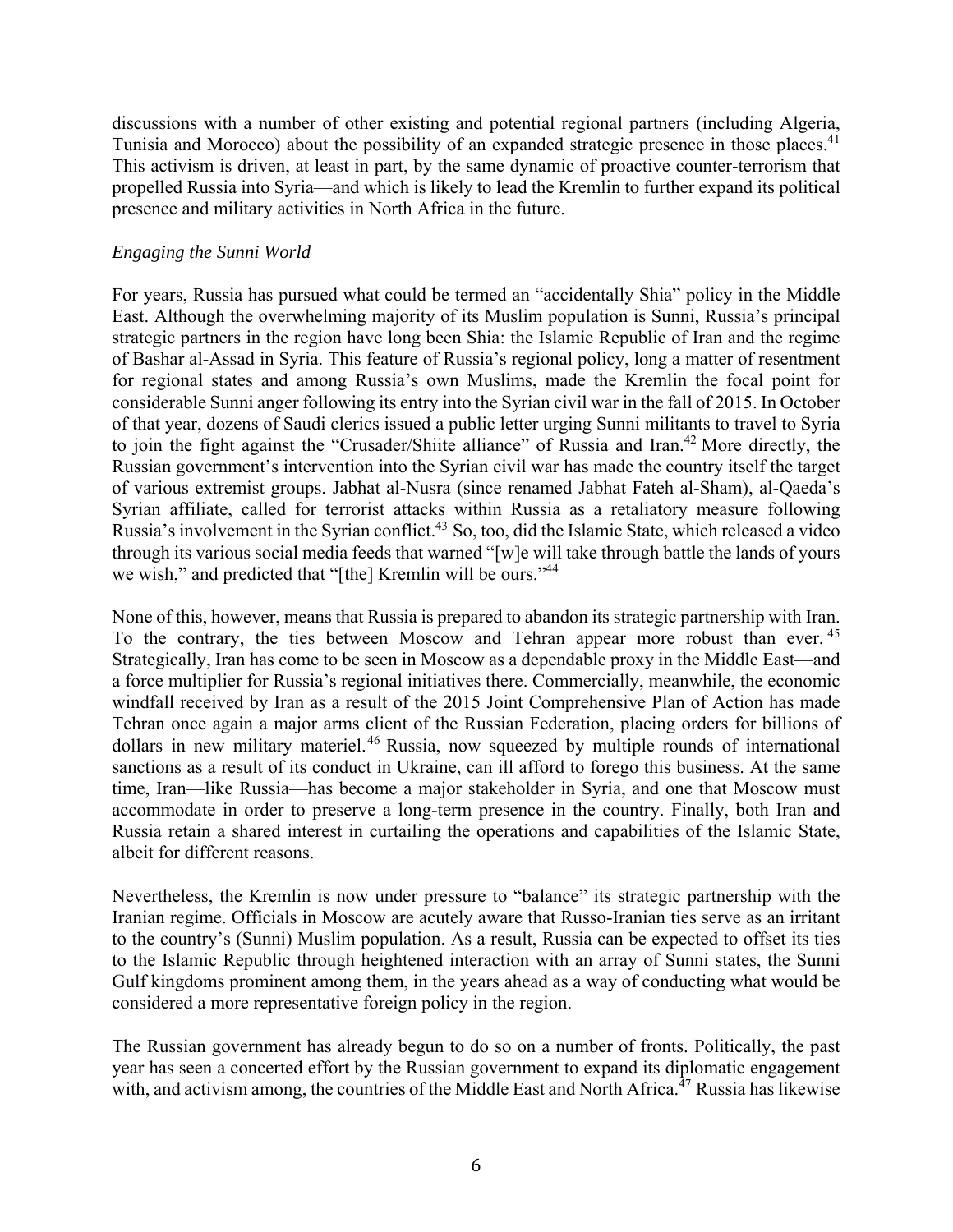started, however tentatively, to deepen its interaction with the region in the religious sphere. To this end, Russia concluded a memorandum of understanding with Morocco in March 2016 under which the Kingdom would begin to train Russian imams—an initiative that reflects a growing official awareness of the need to instill moderate religious teachings among the country's expanding Muslim minority.48

## **The Nexus of Demography and Ideology**

Can Russia be a reliable partner in the Middle East? Ever since the terrorist attacks of September 11, 2001, that question has preoccupied policymakers in Washington. The answer that has emerged so far as a result of Kremlin conduct is decidedly mixed.

President Putin's early *laissez faire* attitude toward US and Coalition operations against al-Qaeda and the Taliban in the immediate aftermath of the 9/11 attacks greatly aided the early stages of the "War on Terror." Gradually, however, this cooperation dissipated as Russia once again sought to compete strategically with the United States, both in the "Near Abroad" of Central Asia and the Caucasus and beyond.49

Today, Russian policy can be said to be one of "selective counter-terrorism," in which Moscow plays both sides in the struggle against radical Islam, providing support to a range of extremist actors in the region (including Afghanistan's Taliban and the Palestinian Hamas movement) even as it battles others. As Svante Cornell of the American Foreign Policy Council's Central Asia– Caucasus Institute has noted, this strategy is informed by the Russian view of "insurgency and terrorism as forces to be manipulated for the purpose of weakening America's position in the world, undermine U.S. allies, and maximize Russian influence in world affairs."<sup>50</sup> Thus, "[w]hile the United States may need to work with Russia on a case-by-case basis, it must understand that Russia views all its instruments of statecraft as interconnected, serving a common purpose; and that Russia's aims are seldom, if ever, compatible with those of the United States."51

Yet even those cases may become fewer and farther between as, over time, Russia's changing demography fundamentally alters its engagement with the Middle East, and the Muslim World more broadly. As the country's demographic transition progresses, Russia's involvement in the politics of the region can be expected to increase, even as its potential to serve as a reliable partner of the United States there will continue to diminish. Fundamentally, Russian policy in the Middle East (and toward the Muslim World more broadly) is already competitive, seeking to assert Russia as a counterpoint to US alliances and interests. The demographic pressures exerted by Russia's swelling Muslim minority are likely to reinforce these tendencies over the next several years. In the process, they will make Moscow's already unconstructive, zero sum approach to the Middle East all the more so.

**Notes** 

<sup>1</sup> Yevgeny Primakov, "Russia and the Outside World," *International Affairs* 3, 1998: 7–13.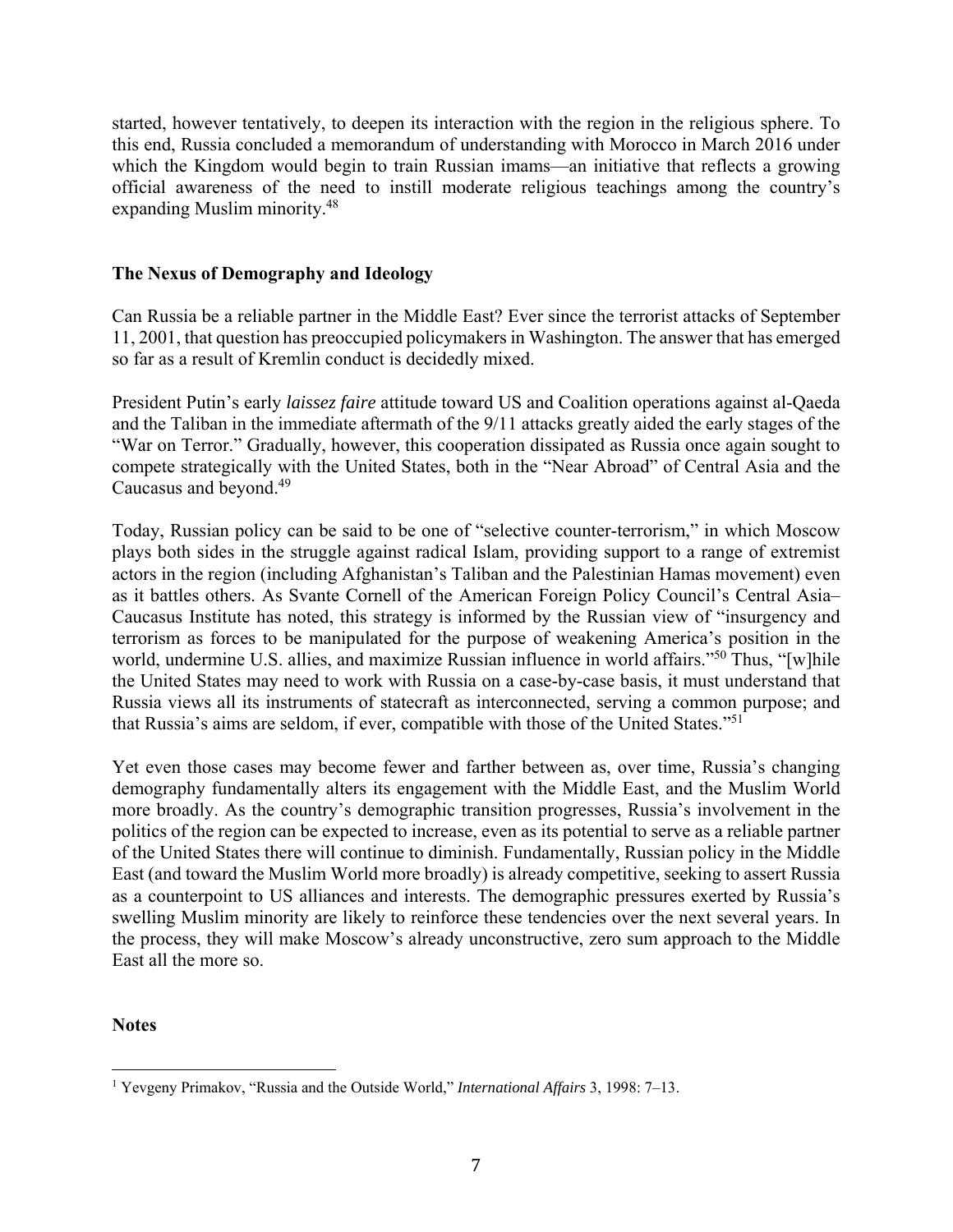<u> 1989 - Andrea San Andrea San Andrea San Andrea San Andrea San Andrea San Andrea San Andrea San Andrea San An</u> <sup>2</sup> Stephen Blank, "The Foundations of Russian Policy in the Middle East," Jamestown Foundation, October 5, 2017, https://jamestown.org/program/foundations-russian-policy-middle-east/.

3 "Former Finance Minister Alexei Kudrin: 'We Have To Take A Chance with More Democracy,'" *Der Spiegel*  (Hamburg), January 23, 2013, http://www.spiegel.de/international/world/interview-with-putin-ally-alexei-kudrin-ondemocracy-in-russia-a-878873.html.

4 See, for example, Marc Lynch, "Right-Sizing America's Mideast Role," *Foreign Policy*, January 11, 2013, http://foreignpolicy.com/2013/01/11/right-sizing-americas-mideast-role/.

<sup>5</sup> Anna Borshchevskaya, "The Tactical Side of Russia's Arms Sales to the Middle East," Jamestown Foundation, December 20, 2017, https://jamestown.org/program/tactical-side-russias-arms-sales-middle-east/.

6 "Russia has \$8Bln Worth of Weapon Orders From Arab Countries," *Sputnik*, November 15, 2017, https://sputniknews.com/military/201711151059127900-russia-weapons-orders-arab/.

<sup>7</sup> Perhaps the most striking was the estimate issued in early 1991, just months before the Soviet collapse, by the prestigious Soviet Academy of Sciences, predicting that and the number of ethnic Russians within the USSR would grow by as much as two million over the following half-decade, and that ethnic Russians would number 158 million by 2015. As recounted in Venyamin A. Baslachev, *Demografiya: Russkie Proriv. Nezavisimoye Isledovanie* (Demography: the Russian chasm. An independent investigation) (Moscow: Beluy Albii, 2006), 6.

8 Stephan Sievert, Sergey Zakharov and Reiner Klingholz, *The Waning World Power: The Demographic Future of Russia and the Other Soviet Successor States* (Berlin Institute for Population and Development, April 2011), http://www.berlin-institut.org/publications/studies/the-waning-world-power.html.

9 For a detailed review of these drivers, see Ilan Berman, *Implosion: The End of Russia and What It Means for America* (Regnery Publishing, 2013).

<sup>10</sup> *Vserosiiskii Perepis Naselenie 2010*, http://www.perepis-2010.ru/.

 $11$  Ibid.

<sup>12</sup> Government of Russia, Federal Service of Government Statistics, "Natural movement of the population in the section of subjects of the Russian Federation," May 30, 2017, http://www.gks.ru/free\_doc/2017/demo/edn04-17.htm.

<sup>13</sup> This is a view shared by observers of Russia's overall demographic trajectory. See, for example, "The Extinction" of Russians has Accelerated," *NewsLand*, May 31, 2017, https://newsland.com/community/5325/content/vymiranierusskikh-uskorilos/5853964.

14 "Birth Rate Hits 10-Year Low in Russia," *The Moscow Times*, January 29, 2018, https://themoscowtimes.com/news/birth-rate-hits-10-year-low-russia-60321.

<sup>16</sup> *Vserossiyskaya Perepis Naseleniya 2002a Goda*, www.perepis2002.ru.

<sup>17</sup> Pew Forum on Religion and Public Life, "The Future of the Global Muslim Population: Projections for 2010– 2030," January 27, 2011, http://www.pewforum.org/future-of-the-global-muslim-population-russia.aspx.

18 "Muslim Birthrate Worries Russia," *Washington Times*, November 20, 2006, http://www.washingtontimes.com/news/2006/nov/20/20061120-115904-9135r/?page=all.

<sup>19</sup> Based upon then-prevailing trendlines, experts estimated a decade ago that Russia's Muslims will make up onefifth of the entire population by the end of the that decade. See Jonah Hull, "Russia Sees Muslim Population Boom," *Al-Jazeera* (Doha), January 13, 2007,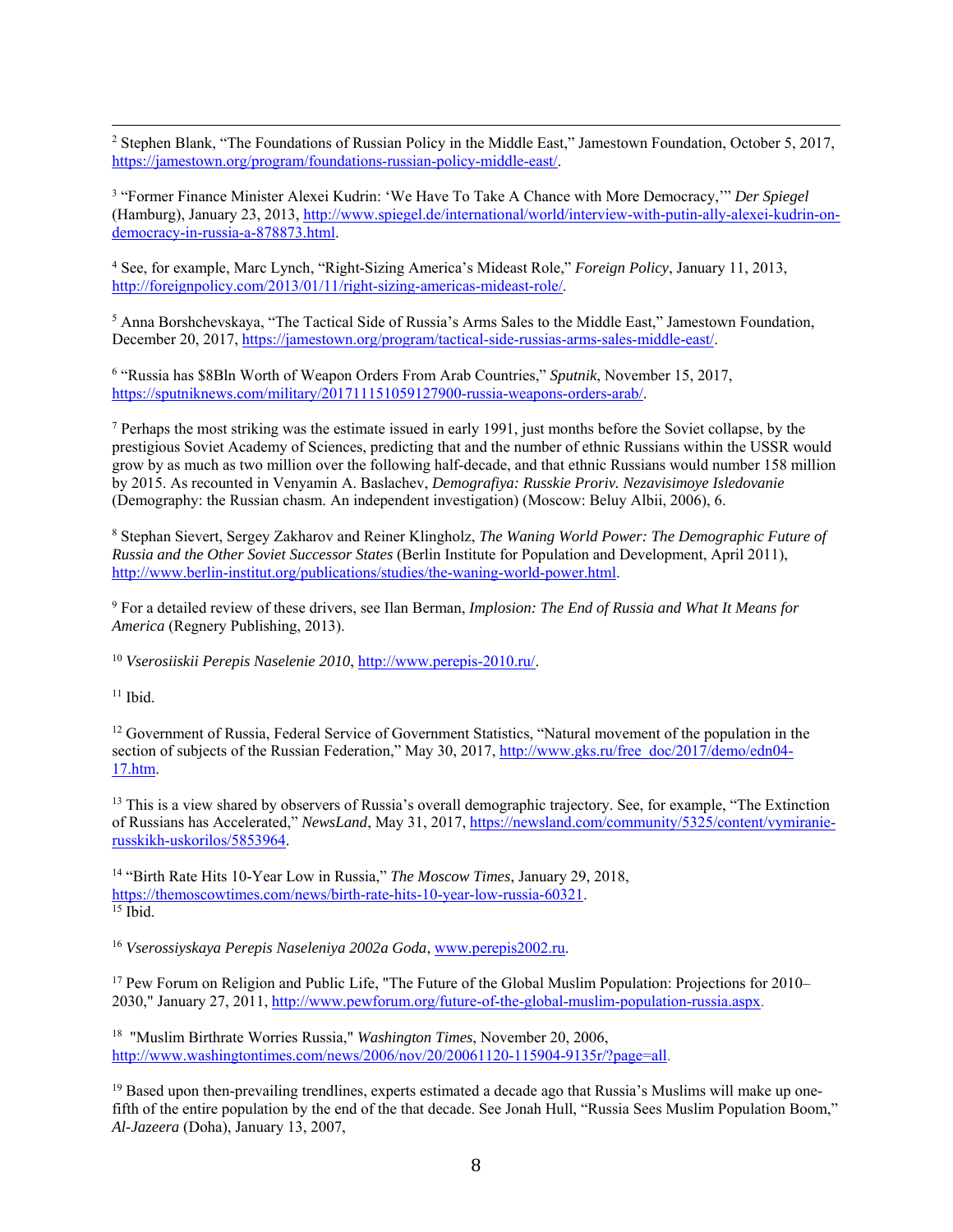<u> 1989 - Andrea San Andrea San Andrea San Andrea San Andrea San Andrea San Andrea San Andrea San Andrea San An</u> http://english.aljazeera.net/news/europe/2007/01/2008525144630794963.html. Some of the more extreme estimates at the time predicted that the Russian Federation will become majority Muslim by mid-century. See "Cherez polveka Musulmani v Rossii Mogut Stat Bolshenstvom – Posol MID RF [In Half a Century, Muslims in Russia Could Become the Majority – Russia's OIC Ambassador]," Interfax (Moscow), October 10, 2007, http://www.interfaxreligion.ru/islam/print.php?act=news&id=20767. More modest growth rates on the part of Russia's Muslims over the past several years have revised these projections downward.

20 Charles Clover, "'Managed Nationalism' Turns Nasty for Putin," *Financial Times*, December 23, 2010, http://www.ft.com/intl/cms/s/0/046a3e30-0ec9-11e0-9ec3-00144feabdc0.html#axzz2KtFLqYoI; Owen Matthews and Anna Nemtsova, "Fascist Russia?" *Newsweek*, August 7, 2011, http://www.thedailybeast.com/newsweek/2011/08/07/why-the-kremlin-aids-the-rise-of-russia-s-far-right-hategroups.html.

21 Alexei Malashenko, "The Dynamics of Russian Islam," Carnegie Moscow Center. February1, 2013, http://carnegie.ru/2013/02/01/dynamics-of-russian-islam/f890; David M. Herszenhorn, "Russia Sees a Threat in Its Converts to Islam," *New York Times*, July 1, 2015, https://www.nytimes.com/2015/07/02/world/russia-sees-a-threatin-its-converts-to-islam.html.

 $^{22}$  For a detailed summary of the contemporary state of Islamism in Russia, see the Russia chapter in the American Foreign Policy Council's *World Almanac of Islamism 2017*, available online at http://almanac.afpc.org/russia.

23 Richard Barrett, *Beyond The Caliphate: Foreign Fighters and the Threat of Returnees* (The Soufan Center, October 2017), http://thesoufancenter.org/wp-content/uploads/2017/10/Beyond-the-Caliphate-Foreign-Fighters-andthe-Threat-of-Returnees-TSC-Report-October-2017-v2.pdf.

 $24$  Ibid.

25 Ibidem.

26 Interview with Evgenia Albats, *Ekho Moskvy*, November 17, 2015, http://echo.msk.ru/programs/personalno/1659708-echo/.

27 See, for example, Michael Weiss, "Russia is Sending Jihadis to Join ISIS," *The Daily Beast*, August 23, 2015, http://www.thedailybeast.com/articles/2015/08/23/russia-s-playing-a-double-game-with-islamic-terror0.html.

28 Russian Federation, *Federal Law #1039149-6 on Changing Legislative Acts of the Russian Federation and Establishing Extra Counter-Terrorism Measures and Public Safety Guarantees*, March 6, 2016.

29 Russian Federation, *Federal Order on Questions of Federal Service of a National Guard*, April 5, 2016, http://kremlin.ru/acts/news/51648; Mark Galeotti, "Putin's New National Guard," *In Moscow's Shadows*, April 5, 2016, https://inmoscowsshadows.wordpress.com/2016/04/05/putins-new-national-guard-what-does-it-say-whenyou-need-your-own-personal-army/.

30 "Russia's Defense Ministry Says Syria '100% Free of Islamic State,'" *The Moscow Times*, December 7, 2017, https://themoscowtimes.com/news/syria-100-percent-free-from-islamic-state-says-russias-defense-ministry-59846.

31 Matti Suomenaro and Jackson Danbeck, "Back To The West: Russia Shifts Its Air Campaign In Syria," Institute for the Study of War, December 12, 2017, http://iswresearch.blogspot.com/2017/12/back-to-west-russia-shifts-itsair.html.

32 "Putin Signs Deal Cementing Russia's Long-Term Military Presence in Syria," *Radio Free Europe/Radio Liberty*, July 27, 2017, https://www.rferl.org/a/putin-hmeimim-air-base-syria-deal/28643519.html. The deal is said to give Russia rights to use the facility cost-free for a period of 49 years—after which the lease can be renewed for another quarter-century. The agreement is also said to permit 11 Russian vessels to concurrently dock at the facility, and provide diplomatic immunity to base personnel and their families throughout the entirety of Syrian soil. See Taha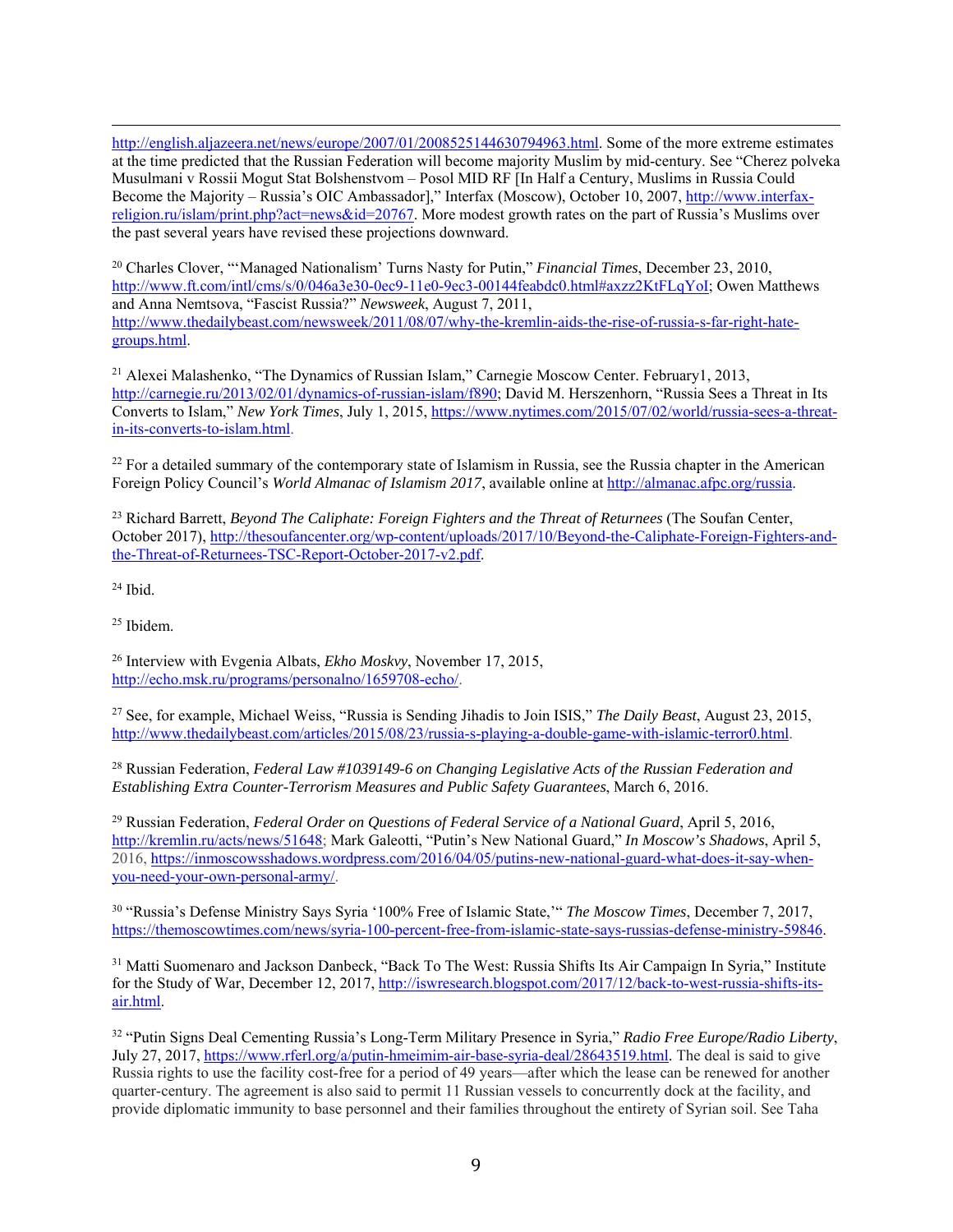<u> 1989 - Andrea San Andrea San Andrea San Andrea San Andrea San Andrea San Andrea San Andrea San Andrea San An</u> Abed Al Wahed, "Russia's Kremlin Speeds Up Tartus Base Expansion," *ASharq Al-Awsat* (London), December 20, 2017, https://aawsat.com/english/home/article/1118856/russia%E2%80%99s-kremlin-speeds-tartus-base-expansion.

<sup>33</sup> "Russia Begins Development of Syrian Bases to Host Nuclear Warships & Warplanes," RT, December 26, 2017, https://www.rt.com/news/414261-russia-permament-bases-syria-nuclear/.

<sup>34</sup> Suomenaro and Danbeck, "Back to the West: Russia Shifts its Air Campaign in Syria."

35 Rick Noack, "How The Islamic State Compares With Real States," *Washington Post*, September 12, 2014, https://www.washingtonpost.com/news/worldviews/wp/2014/09/12/heres-how- the-islamic-state- compares-to- realstates/.

36 "In ISIL-Controlled Territory, 8 Million Civilians Living In 'State Of Fear' - UN Expert," un.org, July 31, 2015, http://www.un.org/apps/news/story.asp?NewsID=51542#.WDZYsKIrKYU.

37 Stefan Heissner et al., *Caliphate in Decline: An Estimate of Islamic State's Financial Fortunes* (London: ICSR, 2017), http://icsr.info/wp-content/uploads/2017/02/ICSR-Report-Caliphate- in-Decline-An-Estimate- of-Islamic-States-Financial- Fortunes.pdf.

38 "ISIS Lost Nearly 90% of Territory Seized on 2014: US-led Coalition," NDTV, October 17, 2017, https://www.ndtv.com/world-news/isis-lost-nearly-90-of-territory-seized-on-2014-us-led-coalition-1764206.

39 See, for example, Mustafa Fetouri, "How Islamic State is Undermining Peace Prospects in Libya," *Al-Monitor*, September 4, 2017, https://www.al-monitor.com/pulse/originals/2017/09/libya-peace-isis-political-solution-threatsconflict-war.html.

40 Tom O'Connor, "Russia Claims Victory in Syria War, now Moscow has its Eyes on Libya Crisis," *Newsweek*, December 12, 2017, http://www.newsweek.com/russia-claim-victory-syria-war-moscow-has-eye-libya-crisis-746069.

41 See, for example, Anna Borshchevskaya, "From Moscow to Marrakech: Russia is Turning its Eyes to Africa," *The Hill*, September 21, 2017, http://thehill.com/opinion/international/351584-from-moscow-to-marrakech-russia-isturning-to-africa.

42 "Saudi Clerics Call for Jihad Against Iran and Russia in Syria," Reuters and *VICE News*, October 5, 2015, https://news.vice.com/article/saudi-clerics-call-for-jihad-against-iran-and-russia-in-syria.

43 Martin Chulov, "Syrian War's Al-Qaida Affiliate Calls for Terror Attacks in Russia," *Guardian* (London), October 13, 2015, https://www.theguardian.com/world/2015/oct/13/syria-al-qaida-group-jabhat-al-nusra-terrorattacksrussia.

44 Malia Zimmerman, "ISIS Coming for the Kremlin, New Video Warns," *Fox News*, November 12, 2015, http://www.foxnews.com/world/2015/11/12/new-isis-video-says-jihadis-coming-for-kremlin/.

45 See, for example, Ilan Berman, "Why Russia Won't Help Trump On Iran," *Foreign Affairs*, February 10, 2017, https://www.foreignaffairs.com/articles/united-states/2017-02-10/why-russia-wont-help-trump-iran?cid=intlea&pgtype=hpg.

46 Roland Oliphant, "Russia may sell Iran \$10 Billion Worth of Tanks and Jets in New Arms Deal," *Telegraph* (London), November 14, 2016, http://www.telegraph.co.uk/news/2016/11/14/russia-may-sell-iran-10-billion-worthof-tanks-and-jets-in-new-a/. 47 See, for instance, Patrick Wintour, "Saudi King's Visit to Russia Heralds Shift in Global Power Structures,"

*Guardian* (London), October 5, 2017, https://www.theguardian.com/world/2017/oct/05/saudi-russia-visit-putin-oilmiddle-east; See also Ali Younes, "Sergei Lavrov Calls for Dialogue to Resolve Gulf Crisis," *Al-Jazeera* (Doha), August 30, 2017, http://www.aljazeera.com/news/2017/08/sergey-lavrov-calls-dialogue-resolve-gulf-crisis-170830113114395.html.